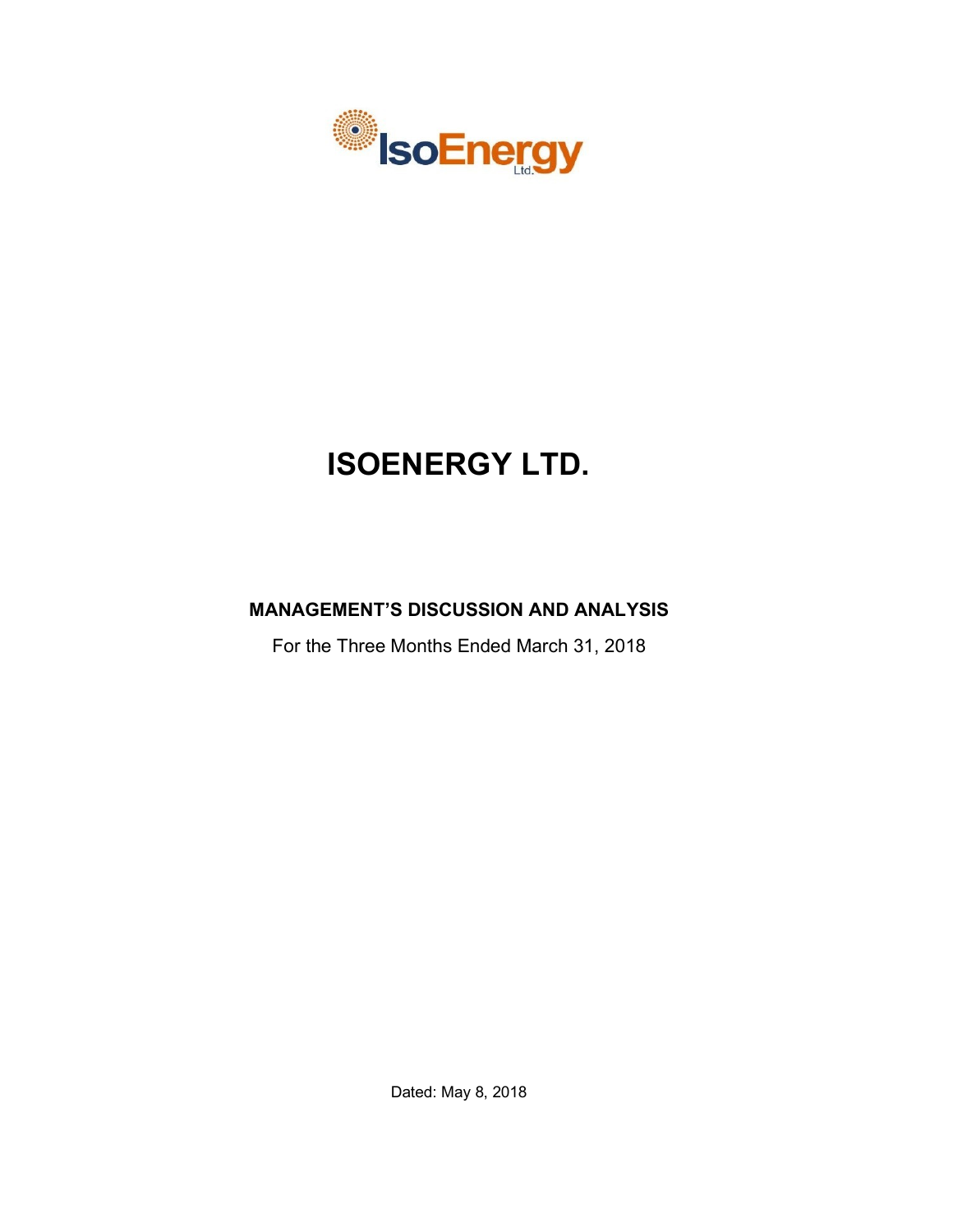# **GENERAL**

This management's discussion and analysis ("**MD&A**") is management's interpretation of the results and financial condition of IsoEnergy Ltd. ("**Iso**" or the "**Company**") for the three months ended March 31, 2018 and includes events up to the date of this MD&A. This discussion should be read in conjunction with the unaudited condensed consolidated interim financial statements for the three months ended March 31, 2018 and 2017 and the notes thereto (together, the "**Interim Financial Statements**") and other corporate filings, including the audited financial statements for the period ended December 31, 2017 (the "**Annual Financial Statements**"), all of which are available under the Company's profile on SEDAR at www.sedar.com. All dollar figures stated herein are expressed in Canadian dollars, unless otherwise specified. This MD&A contains forward-looking information. Please see "Note Regarding Forward-Looking Information" for a discussion of the risks, uncertainties and assumptions used to develop the Company's forward-looking information.

# **Technical Disclosure**

All scientific and technical information in this MD&A has been reviewed and approved by Mr. Steve Blower, P.Geo., Vice President – Exploration for IsoEnergy. Mr. Blower is a qualified person for the purposes of National Instrument 43-101 *Standards of Disclosure for Mineral Projects ("***NI 43-101***")*. Mr. Blower has verified the sampling, analytical, and test data underlying the information or opinions contained herein by reviewing original data certificates or reviewing the data collection protocols.

For additional information regarding the Company's Radio project and Thorburn Lake project, including its quality assurance and quality control procedures, please see the technical report entitled "Technical Report for the Radio Project, Northern Saskatchewan" dated effective August 19, 2016 and the technical report entitled "Technical Report for the Thorburn Lake Project, Northern Saskatchewan" dated effective September 26, 2016, respectively, in each case, on the Company's profile at www.sedar.com.

The historical mineral resource estimate in respect of the Mountain Lake project referred to below, was reported in the technical report entitled "Mountain Lake Property, Nunavut" and dated February 15, 2005. This resource is a historical estimate and a qualified person has not done sufficient work to classify the historical estimate as a current mineral resource estimate. As a result, the historical estimate is not being treated as a current mineral resource. However, the Company believes that the historical estimate is relevant and reliable, as it was prepared by a "qualified person" (as defined in NI 43-101) with significant experience with the project, using methods that were standard in the industry.

The historical estimate was prepared with the polygonal method using only intervals greater than 0.1%  $U_3O_8$  with a vertical thickness of at least 1.0 metre. Polygon sides were determined by drawing lines perpendicular to, and one half the distance to each adjacent drill hole. Estimated uranium was then obtained by multiplying the polygon areas by their thickness, a specific gravity of 2.5, and the grade of the drill hole interval. The mineral resource was classified as inferred.

In order to upgrade or verify the historical estimate as a current mineral resource estimate, the Company anticipates that it will need to incorporate the drilling data collected by Triex Minerals Corp. and Pitchstone Exploration Ltd. between 2006 and 2008. There are no more recent estimates available to the Company.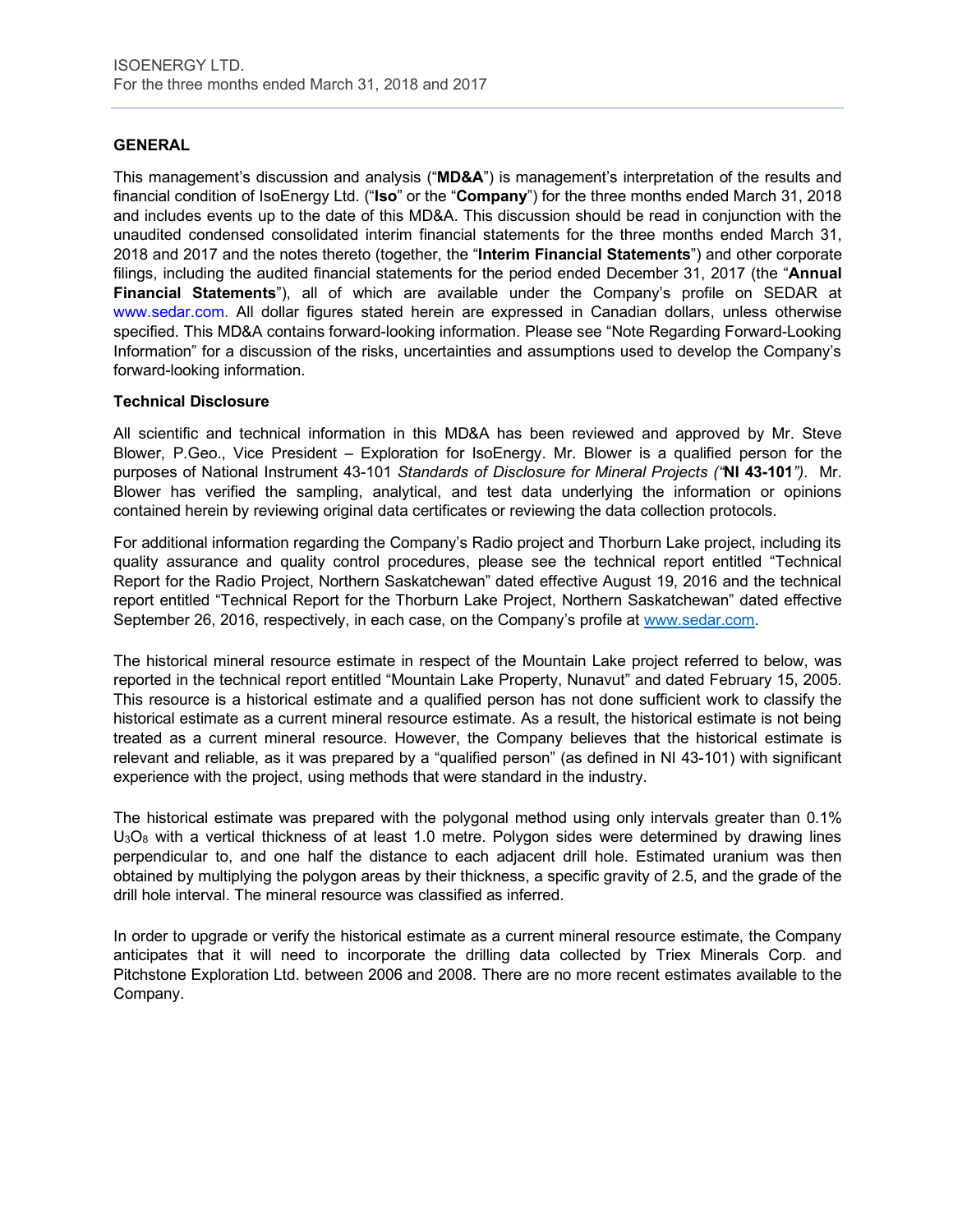# **BACKGROUND**

#### **Overview**

IsoEnergy was incorporated on February 2, 2016 under the *Business Corporations Act* (British Columbia) as a wholly-owned subsidiary of NexGen Energy Ltd. ("**NexGen**") to acquire certain exploration assets of NexGen. NexGen is a Canadian based uranium exploration company focused on the advancement of its Rook 1 Project in the Athabasca Basin, Saskatchewan. On October 19, 2016, IsoEnergy was listed on the TSXV as a Tier 2 Mining Issuer. NexGen's common shares are listed and posted for trading on the Toronto Stock Exchange and NYSE American LLC. As of the date hereof, NexGen holds 60.02% of the outstanding IsoEnergy common shares

The principal business activity of IsoEnergy is the acquisition and exploration of uranium mineral properties, principally in the Athabasca Basin of Saskatchewan. IsoEnergy 's principal assets are: (i) a 100% interest in the Radio Project, Saskatchewan (subject to a 2% net smelter return royalty and 2% gross overriding royalty); (ii) a 100% interest in the Thorburn Lake Project, Saskatchewan (subject to a 1% net smelter return royalty and a 10% carried interest which can be reduced to 1% at the holder's option upon completion of a bankable feasibility study); (iii) a 100% interest, in each of the Madison, 2Z, Carlson Creek and North Thorburn properties, Saskatchewan; (iv) a 100% interest in the Mountain Lake property, Nunavut; (v) a 100% interest in the Geiger property, Saskatchewan; and (vi) a 100% interest in the Fox, East Rim , Full Moon and Whitewater properties, Saskatchewan.

Figure 1 below sets forth the location of the Company's properties in Saskatchewan.



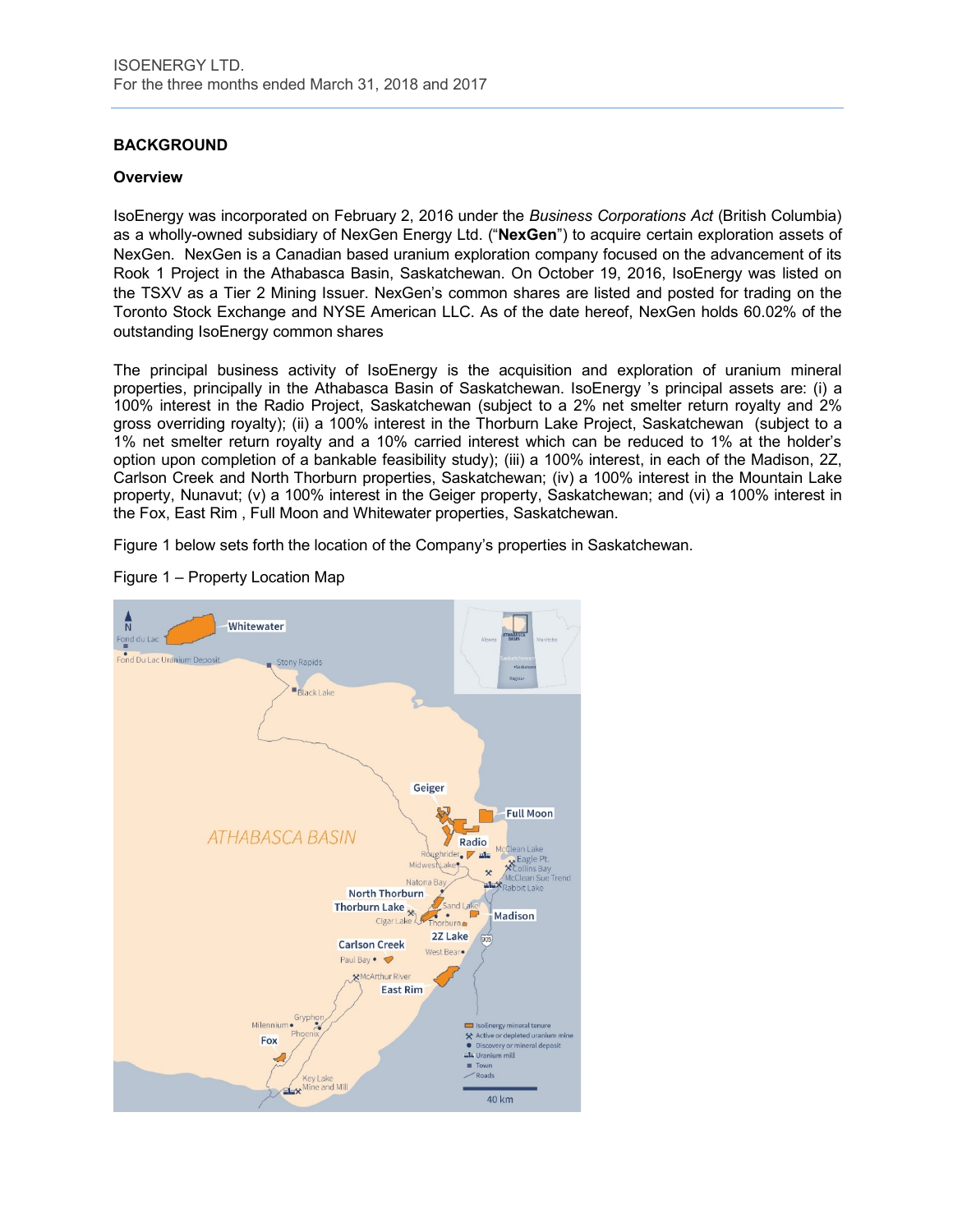# **OVERALL PERFORMANCE**

#### **General**

In the three months ended March 31, 2018, the Company carried out exploration work on some of its properties in the Athabasca Basin, primarily Geiger and increased its property portfolio by way of acquisition and staking, all as more particularly discussed below under "Results of Operations".

As an exploration stage company, IsoEnergy does not have revenues and is expected to generate operating losses. As at March 31, 2018, the Company had cash of \$1,850,161, an accumulated deficit of \$5,561,632 and working capital (defined as current assets less accounts payable and accrued liabilities) of \$1,820,114.

The Interim Financial Statements do not include any adjustments relating to the recoverability and classification of recorded asset amounts and classification of liabilities that might be necessary should the Company be unable to continue as a going concern.

#### **Industry and Economic Factors that May Affect the Business**

The business of mining for minerals involves a high degree of risk. IsoEnergy is an exploration company and is subject to risks and challenges similar to companies in a comparable stage and industry. These risks include, but are not limited to, the challenges of securing adequate capital, exploration, development and operational risks inherent in the mining industry; changes in government policies and regulations; the ability to obtain the necessary permitting; as well as global economic and uranium price volatility; all of which are uncertain.

The underlying value of the Company's exploration and evaluation assets is dependent upon the existence and economic recovery of mineral reserves and is subject to, but not limited to, the risks and challenges identified above. Changes in future conditions could require material write-downs of the carrying value of the Company's exploration and evaluation assets.

In particular, the Company does not generate revenue. As a result, IsoEnergy continues to be dependent on third party financing to continue exploration activities on the Company's properties. Accordingly, the Company's future performance will be most affected by its access to financing, whether debt, equity or other means. Access to such financing, in turn, is affected by general economic conditions, the price of uranium, exploration risks and the other factors described in the section entitled "Risk Factors" included below.

#### **SELECTED FINANCIAL INFORMATION**

Management is responsible for the Interim Financial Statements referred to in this MD&A. The Audit Committee of the Company's Board of Directors has been delegated the responsibility to review and approve the Interim Financial Statements and MD&A.

The Interim Financial Statements have been prepared in accordance with IAS 34, Interim Financial Reporting, and should be read in conjunction with Iso's Annual Financial Statements, which have also been prepared in accordance with International Financial Reporting Standards ("**IFRS**") as issued by the International Accounting Standards Board ("**IASB**"). Based on the nature of the Company's activities, both presentation and functional currency is Canadian dollars.

The Company's Interim Financial Statements have been prepared using IFRS applicable to a going concern, which assumes that the Company will be able to realize its assets and discharge its liabilities in the normal course of business for the foreseeable future. The ability of the Company to continue as a going concern is dependent on its ability to obtain financing and achieve future profitable operations.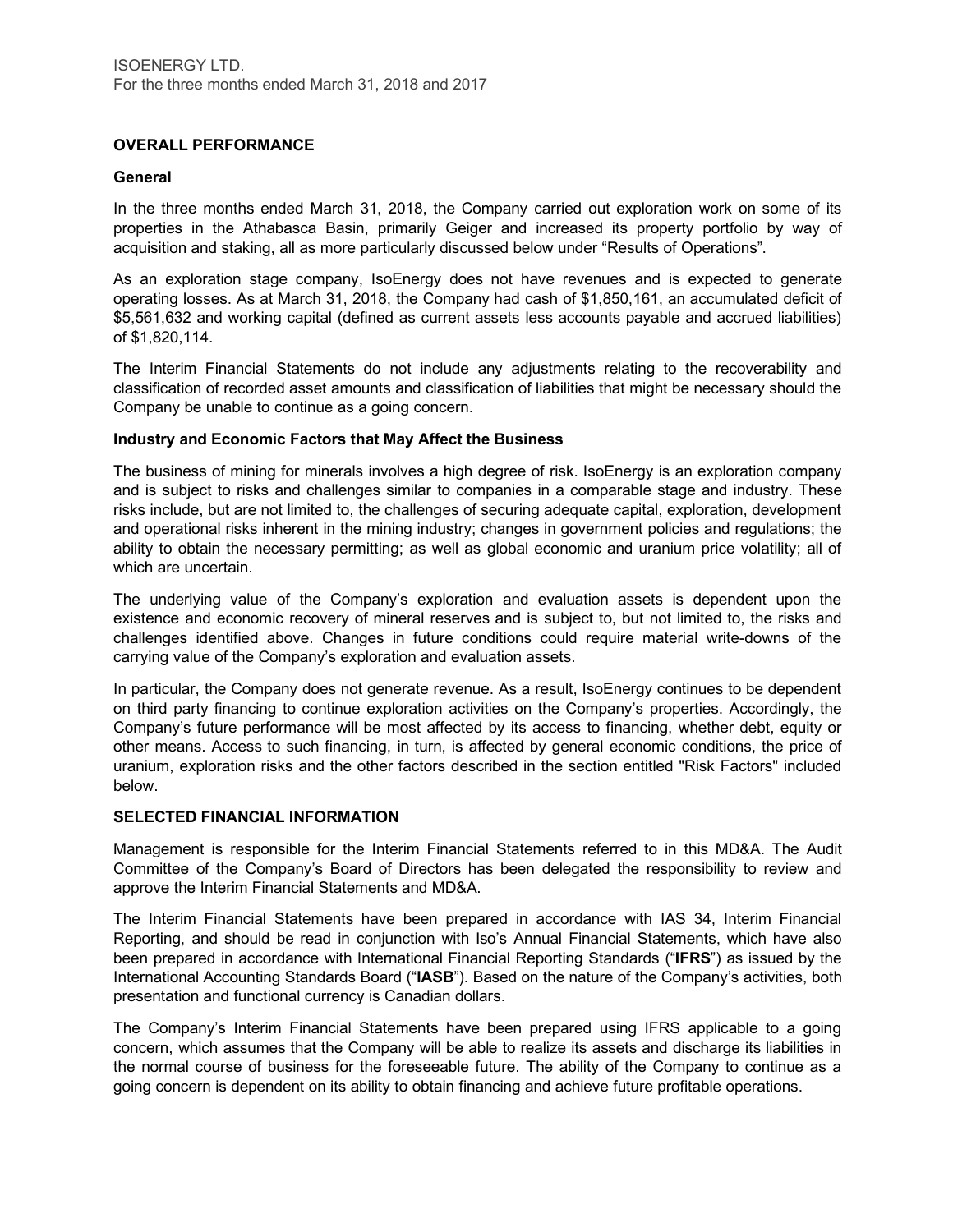# **Results of Operations**

The Company carries out exploration and evaluation activities. The costs of these activites are capitalized to exploration and evaluation assests and are described in the Discussion of Operations section below.

The following financial data is derived from the Interim Financial Statements and should be read in conjunction with IsoEnergy 's Interim Financial Statements.

|                                                     | For the three months ended March 31 |           |    |            |  |
|-----------------------------------------------------|-------------------------------------|-----------|----|------------|--|
|                                                     |                                     | 2018      |    | 2017       |  |
| Share-based compensation                            | \$                                  | 133,602   | \$ | 317,350    |  |
| Administrative salaries, contract and director fees |                                     | 176,879   |    | 169,097    |  |
| Investor relations                                  |                                     | 66,251    |    | 52,831     |  |
| Office and administrative                           |                                     | 43,092    |    | 44,503     |  |
| Professional and consultant fees                    |                                     | 35,932    |    | 18,064     |  |
| Travel                                              |                                     | 36,072    |    | 9,139      |  |
| Public company costs                                |                                     | 39,368    |    | 19,572     |  |
| <b>Exploration costs</b>                            |                                     |           |    | 50         |  |
| Interest income                                     |                                     | (6.937)   |    |            |  |
| Loss from operations                                |                                     | (524,259) |    | (630,606)  |  |
| Deferred income tax expense                         |                                     | (9,032)   |    | (180,622)  |  |
| Loss and comprehensive loss                         | \$                                  | (533,291) | \$ | (811, 228) |  |

During the three months ended March 31, 2018, the Company recorded a loss of \$533,291 compared to \$811,228 in the three months ended March 31, 2017. The loss was lower in the three months ended March 31, 2018 as compared to the three months ended March 2017 due primarily to a lower tax expense and share-based compensation expense in 2018.

Share-based compensation charged to the statement of loss and comprehensive loss was \$133,602 in the three months ended March 31, 2018 compared to \$317,350 in the three months ended March 2017. The stock-based compensation expense is a non-cash charge calculated using the graded vesting method of the Black-Scholes values. Stock options granted to directors, consultants and employees vest over two years with the corresponding share-based compensation expense being recognized over this period. Variances in share-based compensation expense are expected from period to period depending on many factors, including whether options are granted in a period and whether options have fully vested or have been cancelled in a period. In October 2016, the Company granted 3,775,000 options with a weighted average fair value per option of \$0.69 with this value being recognized over the vesting period, in 2016 and 2017. During the three months ended March 31, 2017, an additional 300,000 stock options were granted with a weighted average fair value per option of \$0.68 with the value being recognized over the vesting period of the option in 2017 and 2018. In the three months ended March 31, 2018 there were 440,000 options granted with a fair value per option of \$0.38 with the value being recognized over the vesting period of the option in 2018 and 2019. As at the date hereof, there is an aggregate of 4,515,000 options outstanding, of which 2,879,998 have vested.

Administrative salaries and directors' fees at \$176,879 for the three months ended March 31, 2018 were similar to the three months ended March 2017 which were \$169,097.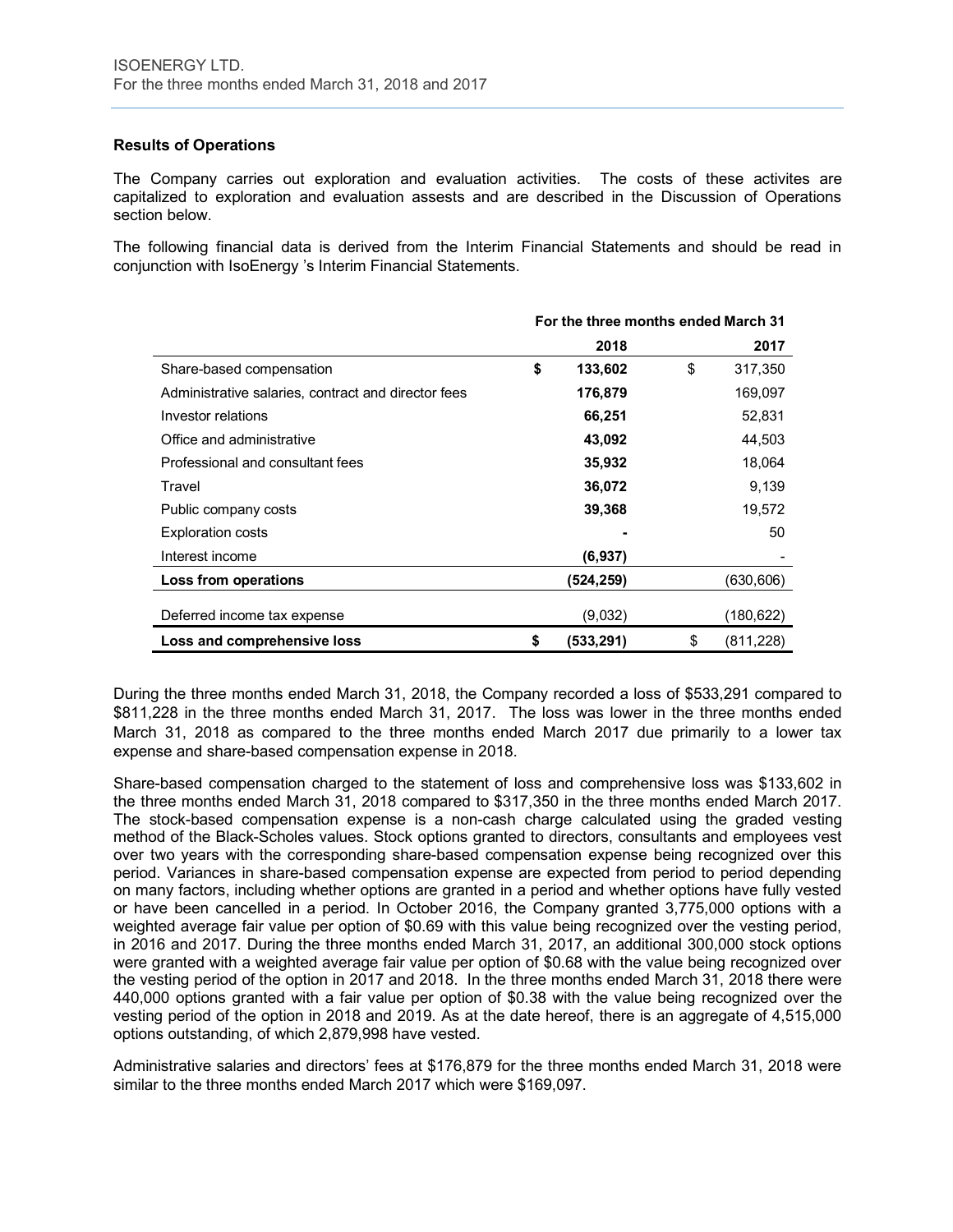Investor relations expenses were \$66,251 for the three months ended March 31, 2018 compared to \$52,831 in the three months ended March 31, 2017 and related primarily to costs incurred in dealing with existing and potential shareholders.

Office and administrative expenses were \$43,092 for the three months ended March 31, 2018 compared to \$44,503 in the three months ended March 2017 and consisted of office rent and other general administrative costs. Other general administrative expenses included communication, professional membership dues, bank charges and staff training.

Professional fees were \$35,932 for the three months ended March 31, 2018 and consisted of legal, technical and accounting fees compared to \$18,064 for the three months ended March 31, 2017. Professional fees were higher in the three months ended March 31, 2018 due primarily to legal fees related to the Company's business development activities and property acquisitions, as well as accounting and tax fees related to regulatory filings.

Travel expenses were \$36,072 for the three months ended March 31, 2018 and related to business development and general corporate activities. In the three months ended March 31, 2017 travel expenses were \$9,139.

Public company costs were \$39,368 for the three months ended March 31, 2018 compared to \$19,572 in the three months ended March 31, 2017 and consist primarily of costs associated with the Company's continuous disclosure obligations, listing fees, transfer agent costs, press releases and other shareholder communications. The listing fees were higher in 2018 due to the fees associated with achieving DTC eligibility in the United States.

The Company recorded interest income of \$6,937 in the three months ended March 31, 2018 representing interest earned on cash balances. The funds were invested in interest bearing accounts in the second quarter of 2017.

The Company records a deferred tax recovery or expense which is comprised of a recovery on losses recognized in the period, the release of flow-through share premium liability which is offset by the flowthrough share renunciation. In the three months ended March 31, 2018, this resulted in an expense of \$9,032 compared to \$180,622 in the three months ended March 2017 due primarily to a higher spending on flow-through eligible activities in 2017 which resulted in a higher flow-through share renunciation and release of flow-through share premium liability in 2017.

The Company raises some of its funds through the issuance of flow-through shares. Based on Canadian tax law, the Company is required to spend this amount on eligible exploration expenditures by December 31 of the year after the shares are issued. The premium paid for each flow-through share, which is the price paid for the flow-through share over the market price of an ordinary share, is recorded as a flowthrough share premium liability. The liability is subsequently reduced when the required exploration expenditures are made, and accordingly, a recovery of flow-through premium is then recorded as a deferred tax benefit.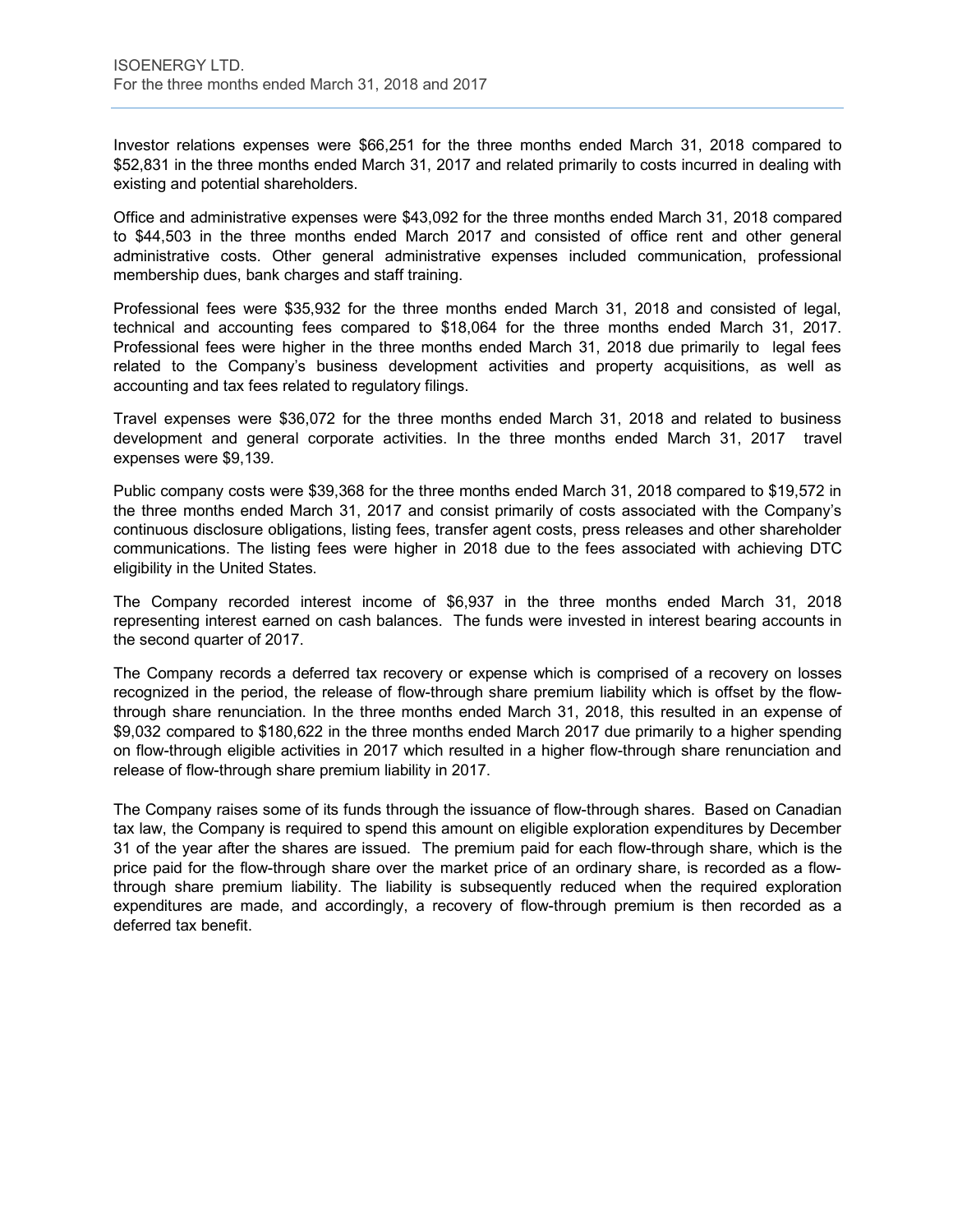Deferred income tax expense (recovery) comprises:

|                                                 | For the three months ended<br>March 31 |           |      |           |  |
|-------------------------------------------------|----------------------------------------|-----------|------|-----------|--|
|                                                 |                                        | 2018      | 2017 |           |  |
| Deferred income taxes related to operations     | \$                                     | (105,477) | \$   | (84, 074) |  |
| Flow-through renunciation                       |                                        | 205,876   |      | 399,059   |  |
| Release of flow-through share premium liability |                                        | (91, 367) |      | (134,363) |  |
|                                                 | S                                      | 9.032     |      | 180.622   |  |

In the three months ended March 31, 2018 the Company renounced \$762,504 (three months ended March 31, 2017 - \$1,477,998) of flow-through share expenditures.

# **Financial Position**

The following financial data is derived from the Annual Financial Statements and should be read in conjunction with IsoEnergy 's Annual Financial Statements.

|                                   |    | March 31, 2018 |   | December 31, 2017 |
|-----------------------------------|----|----------------|---|-------------------|
| Exploration and evaluation assets | S  | 41,449,500     | S | 39,065,805        |
| Total assets                      | \$ | 43,438,165     | S | 42,515,778        |
| Total current liabilities         | \$ | 129.422        | S | 247,061           |
| Total non-current liabilities     | \$ | 381,139        | S | 280,740           |
| Working capital $(1)$             | \$ | 1,820,114      | S | 3,254,131         |
| Cash dividends declared per share |    | Nil            |   | Nil               |

(1) Working capital is defined as current assets less accounts payable and accrued liabilities.

During the three months ended March 31, 2018 the Company capitalized \$877,144 of deferred exploration costs and \$1,506,551 of acquisition costs. See "Discussion of Operations" below.

# **DISCUSSION OF OPERATIONS**

#### **Corporate**

In February 2017, the Company acquired the Mountain Lake uranium deposit in the Hornby Bay Basin, Nunavut. The property consists of five claims totaling 5,625 hectares and was acquired by staking. Mountain Lake is located 100 kilometres southwest of the coastal community of Kugluktuk. The property contains a historical inferred mineral resource estimate of 8.2 million pounds  $U_3O_8$  with an average grade of 0.23% U<sub>3</sub>O<sub>8</sub> contained in 1.6 million tonnes of mineralization.

On May 26, 2017, the Company completed a private placement of 999,999 flow-through common shares at a price of \$1.10 per share, raising aggregate gross proceeds of \$1,099,999.

On July 5, 2017, the Company acquired a 100% interest the Radio property in exchange for 3,000,000 common shares in the Company. The Company previously had the right to earn a 70% right, title and interest in the Radio property upon incurring \$10,000,000 of expenditures on the Radio Project by July 5, 2017.

On July 26, 2017, IsoEnergy began trading on the OTCQX under the symbol "ISENF".

On August 8, 2017, IsoEnergy acquired a 100% interest in three mineral claims constituting the 4,188 hectare Geiger property in the Eastern Athabasca Basin of Saskatchewan from Cameco Corporation,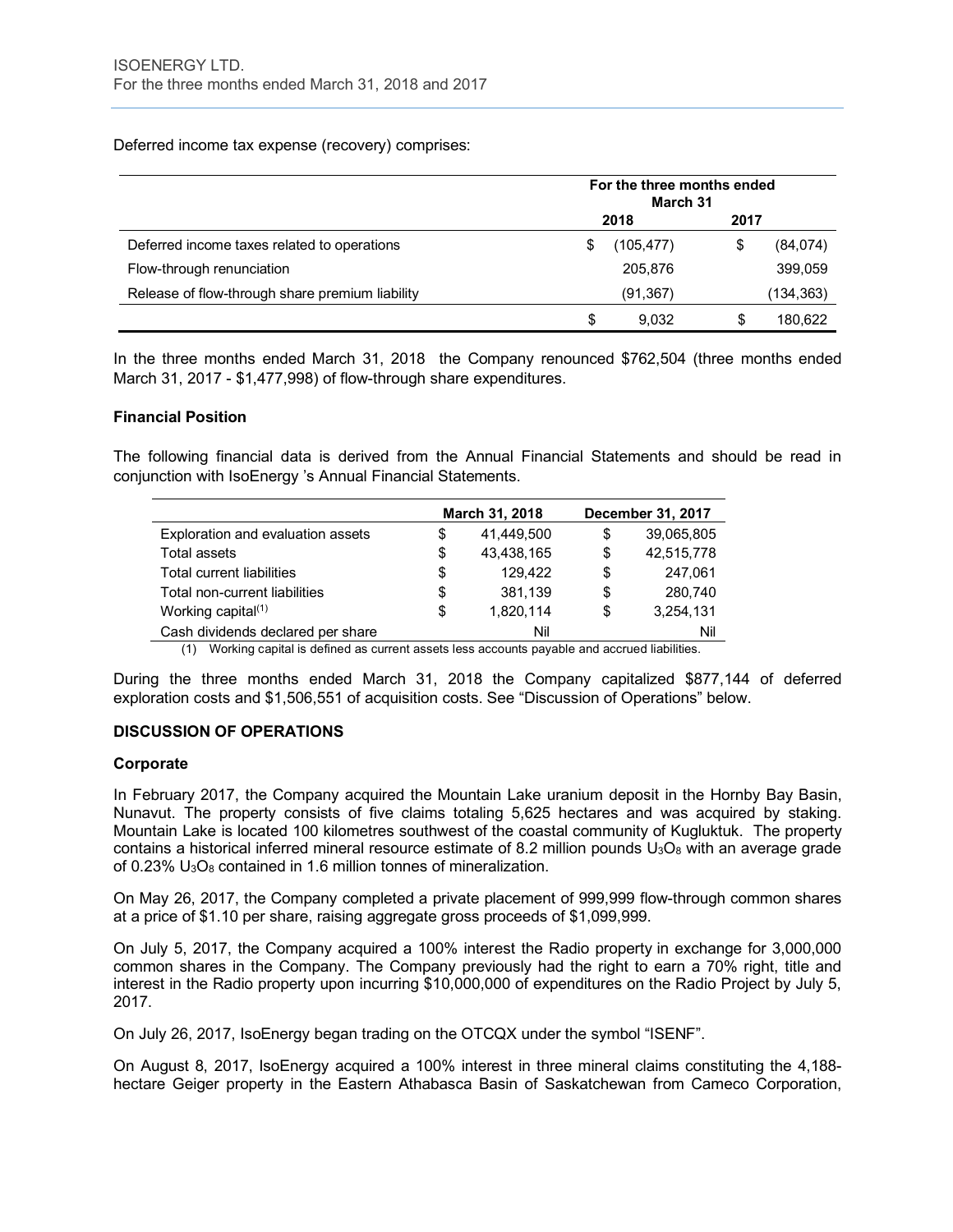AREVA Resources Canada Inc. and JCU (Canada) Exploration Company, Limited in exchange for an aggregate of 1,000,000 common shares in the Company and a cash payment of \$100,000.

The Geiger property is located adjacent to the Wollaston-Mudjatik transition zone - a major crustal suture in the eastern Athabasca Basin. Sandstone cover at the Geiger property is relatively thin and ranges between 101 metres and 358 metres in previous drilling. A total of 56 historic drill holes have been completed at the Geiger property along 20 kilometres of graphitic conductors. High grade basement hosted uranium mineralization is present on the Geiger property. Drill hole HL-50 intersected 2.74%  $U_3O_8$ over 1.2 metres in the basement on the H11 South conductor. Follow-up efforts were focused primarily on locating mineralization at the sub-Athabasca unconformity. Consequently, opportunities for additional basement hosted mineralization proximal to HL-50 are considered to be excellent. Additionally, drill hole HL-48 intersected 0.18%  $U_3O_8$  over 0.6 metres above the unconformity along the H11 North conductor. Numerous untested gaps up to 1,000 metres long are present on the majority of the conductors on the property.

In November, 2017, the Company staked three new 100% owned uranium exploration properties called Fox, East Rim and Full Moon in the Eastern Athabasca Basin of Saskatchewan. IsoEnergy has also staked additional claims that have been consolidated into the Geiger property discussed above. The aggregate area of all new claims is 14,554 hectares.

Effective December 21, 2017, the Company sold its interest in IsoOre, for nominal consideration and as of December 31, 2017, the Company does not have any subsidiaries.

#### **Recent Developments**

On January 16th, 2018 the Company staked the 25,966-hectare Whitewater property along the north rim of the Athabasca basin.

On March 29th, 2018, the Company acquired 100% interest in 33 mineral claims in the Dawn Lake property constituting the 6,800 hectare Dawn Lake North Block in the Eastern Athabasca Basin of Saskatchewan, in exchange for \$200,000 in cash and 3,330,000 common shares. Dawn Lake North is contiguous with IsoEnergy's recently acquired Geiger property and is located 10 kilometres northwest of IsoEnergy's Radio property and 15 kilometres northwest of Orano Canada's McClean Lake uranium mine and mill (Figure 1). It will be treated as an expansion of the Geiger property and the combined set of claims will be referred to as Geiger henceforth. The total area of the expanded Geiger property will be 12,594 hectares

On May 3, 2018, the Company entered into an agreement to acquire a 100% interest in 6 mineral claims constituting the 3,200 hectare Larocque East uranium exploration property in the Eastern Athabasca Basin of Saskatchewan, in exchange \$20,000 in cash and 1,000,000 common shares (the "**Transaction**"). The Transaction is expected to close May 9, 2018.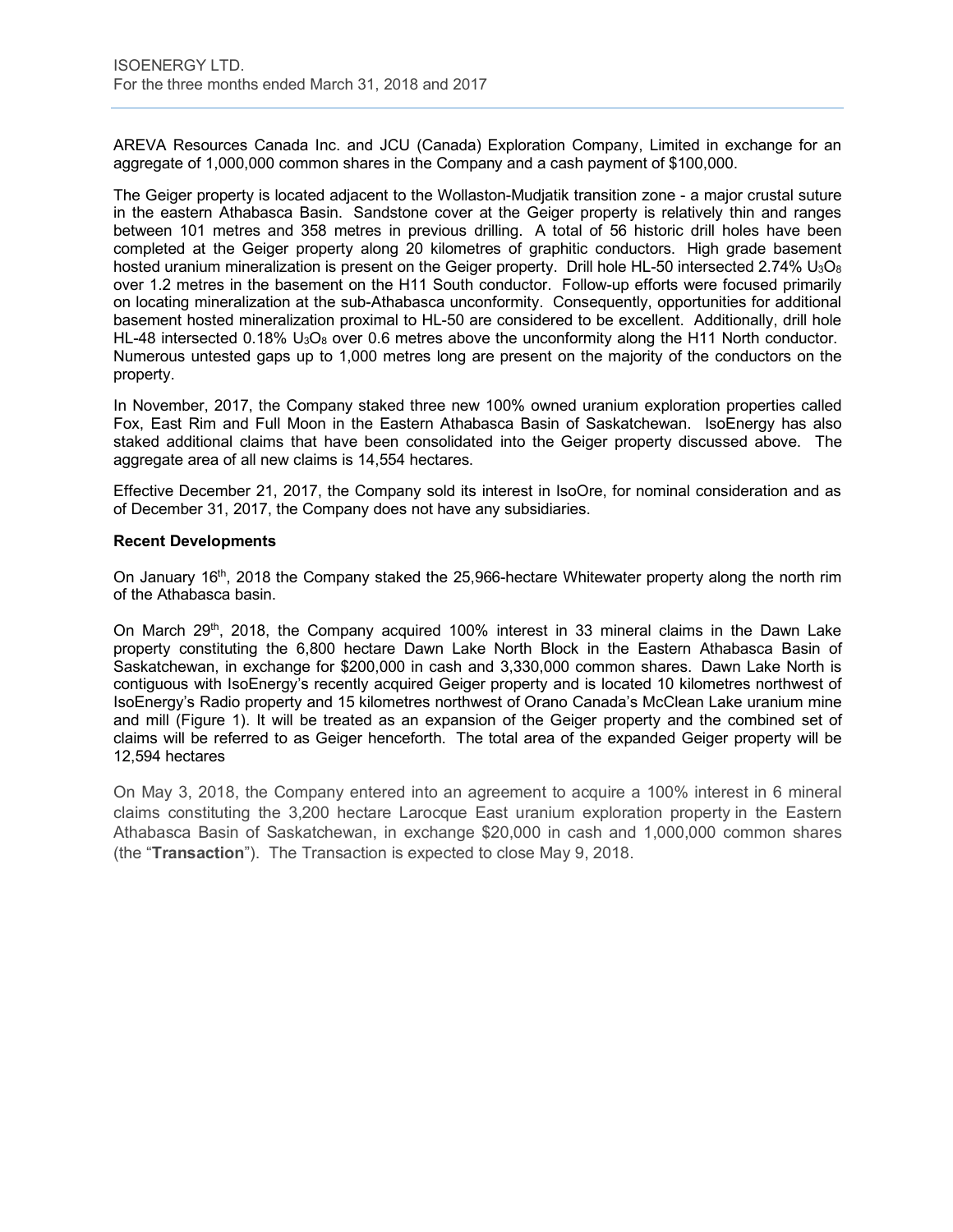# **Exploration and Evaluation Spending**

During the three months ended March 31, 2018, IsoEnergy completed a winter drill program at the Geiger property.

|                                   | Geiger        | Other       | Total         |
|-----------------------------------|---------------|-------------|---------------|
| <b>Drilling</b>                   | \$527,523     | \$<br>384   | 527,907<br>\$ |
| <b>Geological and geophysical</b> |               | 2,898       | 2,898         |
| <b>Labour and wages</b>           | 105,531       | 21,740      | 127,271       |
| <b>Geochemistry and assays</b>    | 55.981        |             | 55.981        |
| <b>Camp costs</b>                 | 67,384        |             | 67,384        |
| <b>Travel and other</b>           | 17,361        | 3.824       | 21,185        |
| Deficiency deposit                |               | 13,487      | 13,487        |
| <b>Cash expenditures</b>          | 773,780       | 42,333      | 816,113       |
| <b>Stock-based compensation</b>   | 50.542        | 6.724       | 57,266        |
| <b>Depreciation</b>               | 3,765         |             | 3,765         |
| <b>Total expenditures</b>         | 828,087<br>S. | 49.057<br>S | 877,144<br>S  |

During the year ended December 31, 2017, IsoEnergy actively explored three of its nine properties, Radio, Thorburn Lake and Madison, and prepared for a winter drill program in the first quarter of 2018 at the Geiger property.

During the year ended December 31, 2017, IsoEnergy incurred an aggregate of \$2,775,049 of deferred exploration expenditures on its properties as set forth below.

|                                   | Radio          | <b>Thorburn</b><br>Lake | <b>Madison</b> | Other        | Total           |
|-----------------------------------|----------------|-------------------------|----------------|--------------|-----------------|
| <b>Drilling</b>                   | \$554,119      | \$<br>595.549           | \$<br>383      | \$<br>18.045 | 1.168.096<br>\$ |
| <b>Geological and geophysical</b> |                | 274,683                 | 103.994        | (180)        | 378.497         |
| <b>Labour and wages</b>           | 114.222        | 141,320                 | 31,179         | 223,677      | 510.398         |
| <b>Geochemistry and assays</b>    | 74.410         | 68.725                  |                |              | 143.135         |
| Camp costs                        | 45.678         | 58.314                  | 22             | 6.589        | 110.603         |
| <b>Travel and other</b>           | 11,168         | 17,612                  | 2,189          | 41,429       | 72,398          |
| <b>Cash expenditures</b>          | 799.597        | 1.156.203               | 137.767        | 289.560      | 2.383.127       |
| <b>Stock-based compensation</b>   | 85.007         | 105.788                 | 19.920         | 146.760      | 357,475         |
| <b>Depreciation</b>               | 14,526         | 19,921                  |                |              | 34,447          |
| <b>Total expenditures</b>         | 899.130<br>\$. | \$1,281,912             | \$157,687      | \$436.320    | \$2.775.049     |

A description of these exploration activities during the three months ended March 31, 2018 and the year ended December 31, 2017 is set forth below.

#### Geiger – 2018

During the period January to March, 2018, IsoEnergy completed a program of core drilling at the Geiger property. Drilling totalled 3,411 metres in nine drill holes. A narrow zone of elevated radioactivity was intersected in drill hole GG18-08 and a thicker zone of elevated radioactivity was intersected in drill hole GG18-09.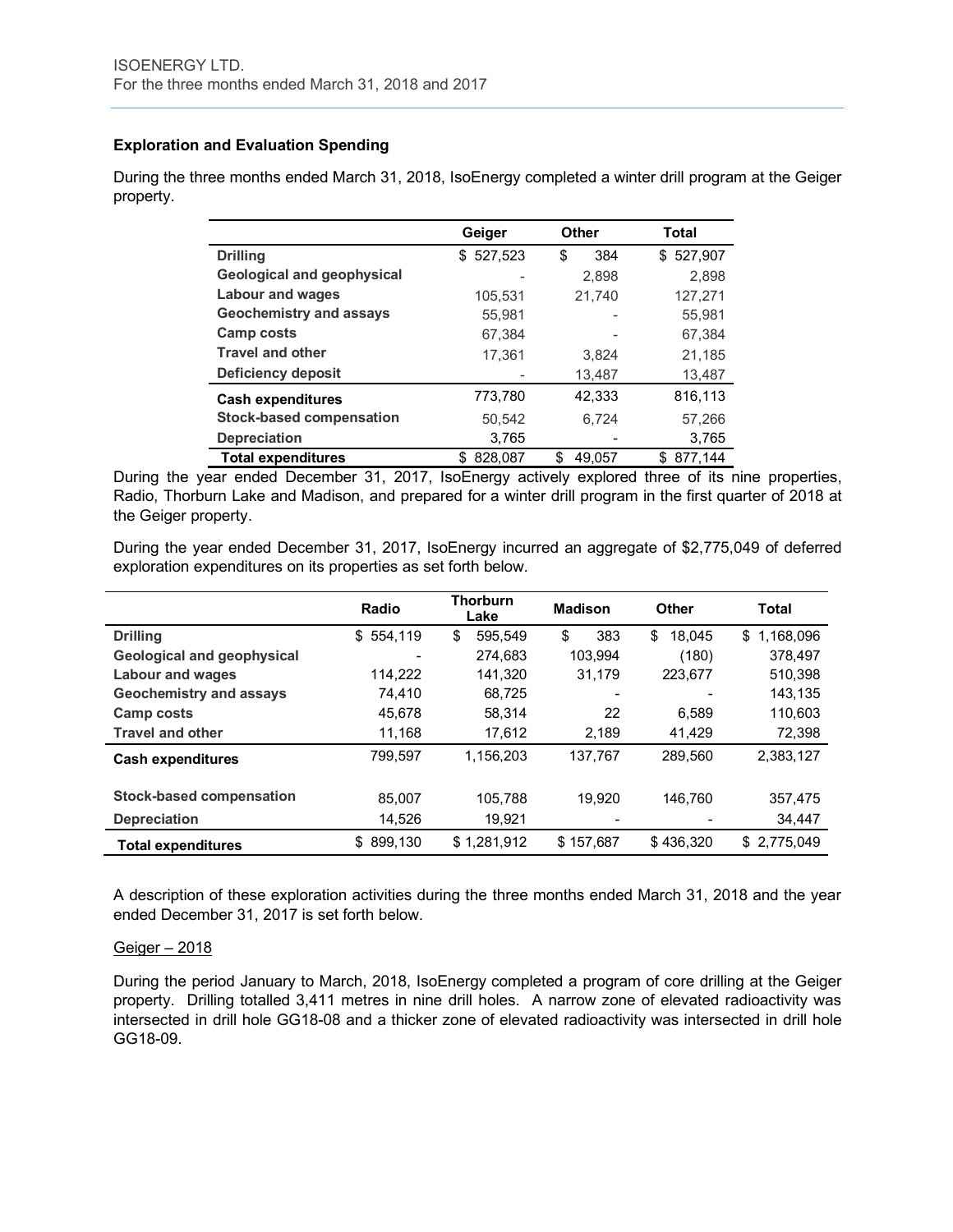# *Drill Hole GG18-08*

Elevated radioactivity in drill hole GG18-08 was intersected within basement pelitic gneiss, approximately 15 metres beneath the base of the Athabasca sandstone. Radioactivity measured with a 2PGA-1000 total gamma down-hole probe averages 4,500 counts per second (CPS) over 2.1 metres. The maximum probe value within the interval is just over 14,000 CPS. Analysis of the drill core with a hand-held spectrometer indicates the radioactivity is due to uranium, but geochemical analysis is needed for final confirmation. The drill core has been sampled and geochemical results are pending. Drill hole GG18-08 is a 50 metre step-out (along strike to the northeast) from historic mineralized drill hole HL-76. HL-76 intersected 0.65% U3O8 over 0.1 metres in basement gneiss approximately 43 metres beneath the base of the Athabasca sandstone. GG18-08 is the furthest hole to the northeast along the northeast trending HL11S conductor. Therefore, the mineralized zone is wide open to the northeast and at depth. According to historical geophysical surveys, the HL11S conductor might extend up to 2.5 kilometres to the northeast beyond GG18-08.

# *Drill Hole GG18-09*

Drill hole GG18-09 is located 1.7 kilometres southwest of drill hole GG18-08. The elevated radioactivity in GG18-09 is relatively thick and straddles the sub-Athabasca unconformity. Radioactivity measured with a 2PGA-1000 total gamma down-hole probe averages 1,370 counts per second (CPS) over 19.3 metres from 203.1-222.4 metres. The maximum probe value within the interval is just over 7,300 CPS. The zone of elevated radioactivity is associated with well developed and locally massive clay alteration and significant core loss. As with GG18-08, analysis of the recovered drill core with a hand-held spectrometer indicates the radioactivity is due to uranium, but geochemical analysis is needed for final confirmation. Drill hole GG18-09 is a 50 metre step-out (along strike to the southwest) from historic mineralized drill hole HL-50. HL-50 intersected  $2.7\%$  U<sub>3</sub>O<sub>8</sub> over 1.2 metres in basement gneiss just beneath the base of the Athabasca sandstone. The closest drill hole along-strike to the southwest is located 150 metres to the southwest, and likely missed the target horizon given the reported basement geology. Therefore, the mineralized zone is wide open to the southwest and at depth.

#### Geiger - 2017

Targeting and drill program planning activities were completed at Geiger during the fourth quarter of the year ended December 31, 2017 in preparation for a 2018 drill program. The objective of the program is to evaluate two areas with historic intersections of basement hosted uranium mineralization. The results will be used to determine the orientation and morphology of the mineralization and alteration, allowing the Company's technical team to vector into the core of the systems.

#### Radio - 2017

At the Radio property, drilling was carried out between January 17 and February 9, 2017 with two core rigs completing 10 drill holes totaling 3,913 metres. Eight of the 10 drill holes targeted a zone of basement clay alteration identified in 2016. Some of the drilling infilled gaps on sections tested in 2016, but most consisted of 200 metre step-outs along-strike or 50-100 metre step-outs up-dip and down-dip. Drill hole RD17-27, a 50-metre step-out up-dip of 2016 drill hole RD16-21A, is the first drill hole at Radio to encounter elevated uranium geochemistry. It intersected 143 ppm uranium over 0.2 metres (240.5- 240.7 metres) in a clay altered graphitic fault within the broader zone of basement clay alteration. Although the alteration zone was extended along strike to the northeast, it is waning in volume and intensity in that direction. As well, no significant basement alteration was observed in step-outs to the southwest. Additionally, one hole was drilled to complete a 2013 drill fence along the Roughrider trend, and another was completed on a DC-resistivity anomaly in the northern part of the property.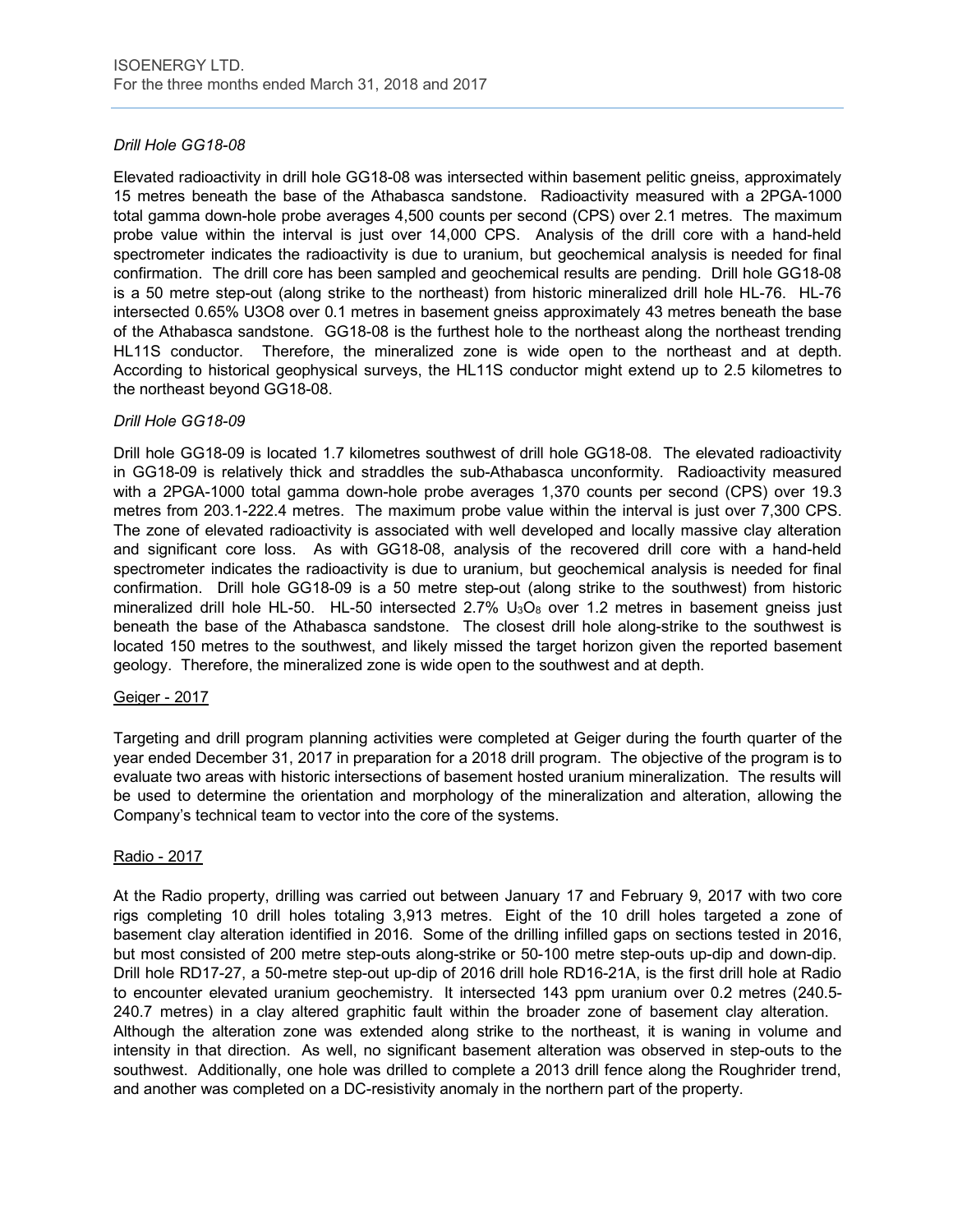# Thorburn Lake - 2017

In the first quarter of 2017, a total of 4,512 metres of drilling was completed in 10 drill holes at Thorburn Lake. The focus of the program was to evaluate extensions of the weakly mineralized zone drilled in 2016 along-strike to the northeast beneath lake ice, and to evaluate geophysical anomalies generated by a DC-resistivity geophysical program also completed in 2016. Depth to the sub-Athabasca unconformity at Thorburn Lake ranges from 290 to 350 metres. Although no significant mineralization was intersected, drill holes TBN17-21 and TBN17-28 extended favourable structure and graphitic units to the northeast. Additionally, coincident structure, alteration and anomalous uranium pathfinder element geochemistry in the sandstone of drill holes TBN-17-23 and TBN-17-27 suggests that they may have over-shot their optimal targets.

In the fourth quarter of 2017, a program of ground geophysics was completed. The program consisted of 49.5 line-kilometres of DC-Resistivity surveying on grid lines spaced 200 metres apart. This work extended coverage to the southwest of the area surveyed with DC-Resistivity in 2016 and was designed to initiate exploration on the western half of the property. Compilation and interpretation of the data with prior geophysical surveys has resulted in the identification of target areas that warrant drilling. The target areas are discrete resistivity low anomalies in the basement that coincide with magnetic lineaments. These features may represent areas of hydrothermal alteration along major structures that could be related to basement hosted uranium mineralization.

#### Madison - 2017

A total of 20 line-kilometres of DC-resistivity geophysical surveying was completed at the Madison property during the period from March 28<sup>th</sup> to April 21<sup>st</sup>, 2017. Results have been compiled and combined with the results of an airborne electromagnetic (VTEM) survey flown by NexGen in 2014. A preliminary interpretation of the combined datasets has resulted in the identification of several drilling targets, many of which are discrete VTEM anomalies coincident with DC-resistivity lows and/or magnetic lineaments.

#### **Outlook**

The Company intends to actively explore all of its projects as and when funds permit. The nature and extent of further exploration on any of the Company's properties however will depend on the results of completed exploration activities, an assessment of its recently acquired properties and the Company's financial resources.

As of the date hereof, the Company's exploration priorities are the Geiger, Thorburn Lake and Radio properties. Follow-up drilling is planned to extend the mineralization intersected in the recently completed drill program at the Geiger property. Future work on the Thorburn Lake property will include follow-up drilling in the area of TBN17-23 and 27, drill evaluations of other geophysical anomalies generated in 2016 and geophysical anomalies generated by the survey recently completed in 2017. At Radio, additional drilling is required to continue to evaluate high priority geophysical targets on the property. Finally, airborne geophysical surveying is planned on some of the newly staked properties to aid in the development of drilling targets.

#### **SUMMARY OF QUARTERLY RESULTS**

The following information is derived from the Company's financial statements prepared in accordance with IFRS applicable to interim financial reporting including IAS 34. For all quarterly periods other than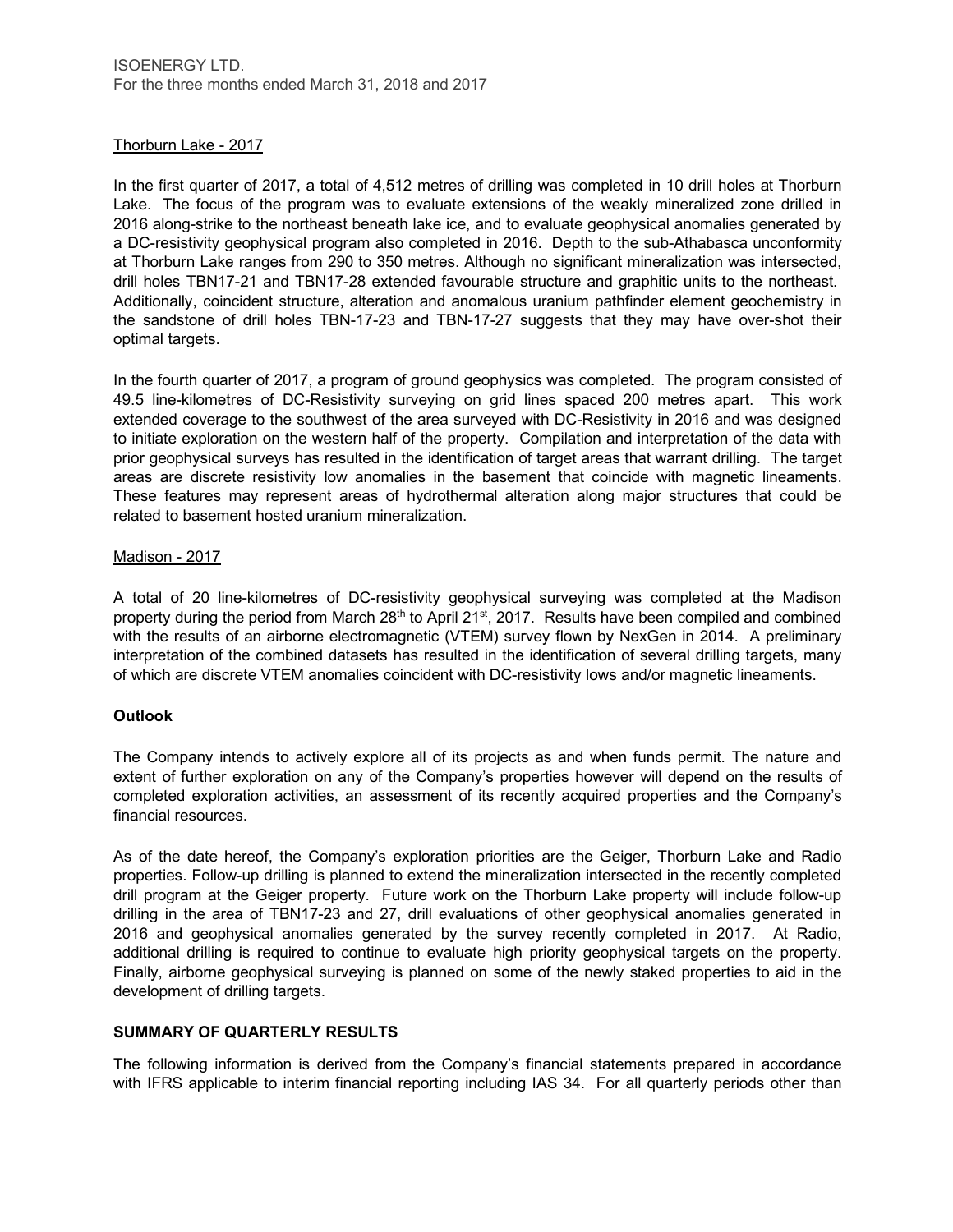those ended December 31, the information below should be read in conjunction with the Company's interim financial statements for each of the past seven quarters.

Consistent with the preparation and presentation of the Annual Financial Statements, these unaudited quarterly results are presented in Canadian dollars.

|                                                              |    | <b>March</b><br>31.2018 |    | Dec. 31.<br>2017 | Sept. 30.<br>2017 |    | <b>June 30.</b><br>2017 |    | March 31,<br>2017 | Dec. 31.<br>2016 | Sept. 30,<br>2016 | <b>June 30,</b><br>2016 |
|--------------------------------------------------------------|----|-------------------------|----|------------------|-------------------|----|-------------------------|----|-------------------|------------------|-------------------|-------------------------|
| <b>Revenue</b>                                               |    | Nil                     |    | Nil              | Nil               |    | Nil                     |    | Nil               | Nil              | Nil               | Nil                     |
| Loss                                                         | \$ | (533, 291)              | S. | (396, 968)       | \$<br>(616, 982)  |    | \$ (657, 860)           |    | \$ (811,228)      | \$(1,889,543)    | \$ (429, 496)     | \$<br>(226, 265)        |
| <b>Basic loss</b><br>per share<br><b>Diluted</b><br>loss per | \$ | (0.01)                  | \$ | (0.01)           | \$<br>(0.01)      | \$ | (0.02)                  | \$ | (0.02)            | (0.05)           | \$<br>(0.01)      | \$<br>(0.05)            |
| share                                                        | ጦ  | (0.01)                  | \$ | (0.01)           | \$<br>(0.01)      | S  | (0.02)                  | S  | (0.02)            | (0.05)           | \$<br>(0.01)      | \$<br>(0.05)            |

IsoEnergy does not derive any revenue from its operations. Its primary focus is the acquisition, exploration and evaluation of mineral properties. As a result, the loss per period has fluctuated depending on the Company's activity level and periodic variances in certain items. Quarterly periods are therefore not comparable.

# **LIQUIDITY AND CAPITAL RESOURCES**

IsoEnergy has no revenue-producing operations, earns only minimal interest income on cash, and is expected to have recurring operating losses. As at March 31, 2018, the Company had an accumulated deficit of \$5,561,632.

On April 19, 2018, the Company closed a flow-through and non-flow-through non-brokered private placements. The Company has issued 1,675,000 flow-through units (the "**FT Units**") at \$0.54 per FT Unit and 3,095,520 non-flow-through units (the "**Units**") at \$0.40 per Unit raising aggregate gross proceeds of \$2,154,708. Each FT Unit consists of one flow-through common share and one-half of a share purchase warrant (each whole warrant, a "**Warrant**"), with each Warrant entitling the holder to purchase an additional common share for a period of three years at an exercise price of \$0.60. Each Unit consists of one non-flow-through common share and one-half of a Warrant.

As at the date of this MD&A, the Company has approximately \$3.8 million in cash and \$3.8 in working capital of which \$0.1 million represents proceeds from the issue of flow-through shares, and is allocated to eligible exploration expenditures which must be incurred by December 31, 2018, and \$0.9 million by December 31, 2019.

As at the date hereof the Company has sufficient funds to finance its general and administrative costs for at least the next 12 months.

The Company's properties are in good standing with the applicable governmental authority until between November 3, 2018 and May 25, 2039 and the Company does not have any contractually imposed expenditure requirements.

Management will determine whether to accept any offer to finance weighing such things as the financing terms, the results of exploration, the Company's share price at the time and current market conditions, among others. Circumstances that could impair the Company's ability to raise additional funds include general economic conditions, the price of uranium and the other factors set forth under "Risk Factors" in the Company's AIF and above under "Industry and Economic Factors that May Affect the Business". A failure to obtain financing as and when required could require the Company to further reduce its exploration and corporate activity levels.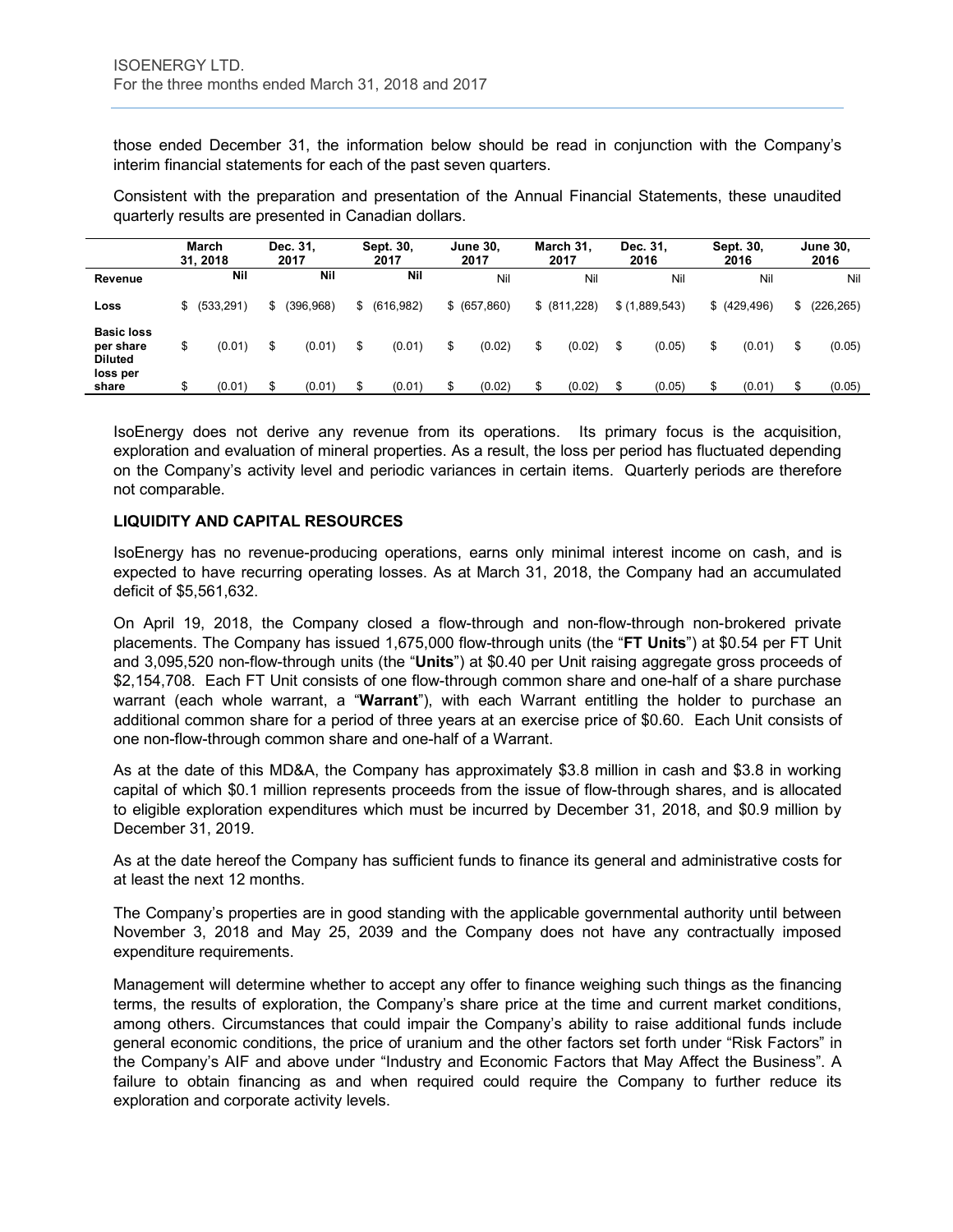The Company has not paid any dividends and management does not expect that this will change in the near future.

Working capital is held almost entirely in cash, significantly reducing any liquidity risk of financial instruments held by IsoEnergy.

#### **OFF-BALANCE SHEET ARRANGEMENTS**

The Company had no off-balance sheet arrangements as at March 31, 2018 or as at the date hereof.

#### **TRANSACTIONS WITH RELATED PARTIES**

Except as noted below, the only transactions between the Company and related parties are transactions between the Company and its key management personnel. Key management personnel include those persons having authority and responsibility for planning, directing and controlling the activities of the Company as a whole. The Company has determined that key management personnel consists of executive and non-executive members of the Company's Board of Directors and corporate officers.

Key management personnel include those persons having authority and responsibility for planning, directing and controlling the activities of the Company as a whole. The Company has determined that key management personnel consists of executive and non-executive members of the Company's Board of Directors and corporate officers.

Remuneration attributed to key management personnel for the three months ended March 31, 2018 is summarized as follows:

|                                                             | <b>Short term</b><br>compensation | Share-based<br>compensation | Total         |
|-------------------------------------------------------------|-----------------------------------|-----------------------------|---------------|
| Expensed in the statement of loss and<br>comprehensive loss | 134,578<br>S.                     | 122.651                     | 257,229<br>S. |
| Capitalized to exploration and evaluation assets            | 92.158                            | 41.761                      | 133,919       |
|                                                             | 226,736                           | 164.412                     | 391,148       |

Remuneration attributed to key management personnel for the three months ended March 31, 2017 is summarized as follows:

|                                                             | <b>Short term</b><br>compensation | Share-based<br>compensation | Total      |
|-------------------------------------------------------------|-----------------------------------|-----------------------------|------------|
| Expensed in the statement of loss and<br>comprehensive loss | 132.215<br>SS.                    | 246.956                     | \$ 379.171 |
| Capitalized to exploration and evaluation assets            | 91,434                            | 106.725                     | 198,159    |
|                                                             | 223.649                           | 353.681                     | 577,330    |

As of March 31, 2018, \$12,500 (December 31, 2017 – \$nil) was included in accounts payable and accrued liabilities owing to directors and officers for compensation.

During the three months ended March 31, 2018 the company leased some equipment from NexGen for \$6,267.

The Company charges office lease and administrative expenditures to NxGold Ltd.. ("NxGold"), a Company with officers and directors in common. During the three ended March 31, 2018, office lease and administrative expenditures billed to NxGold amounted to \$9,200 (2017:nil). As at March 31, 2018, the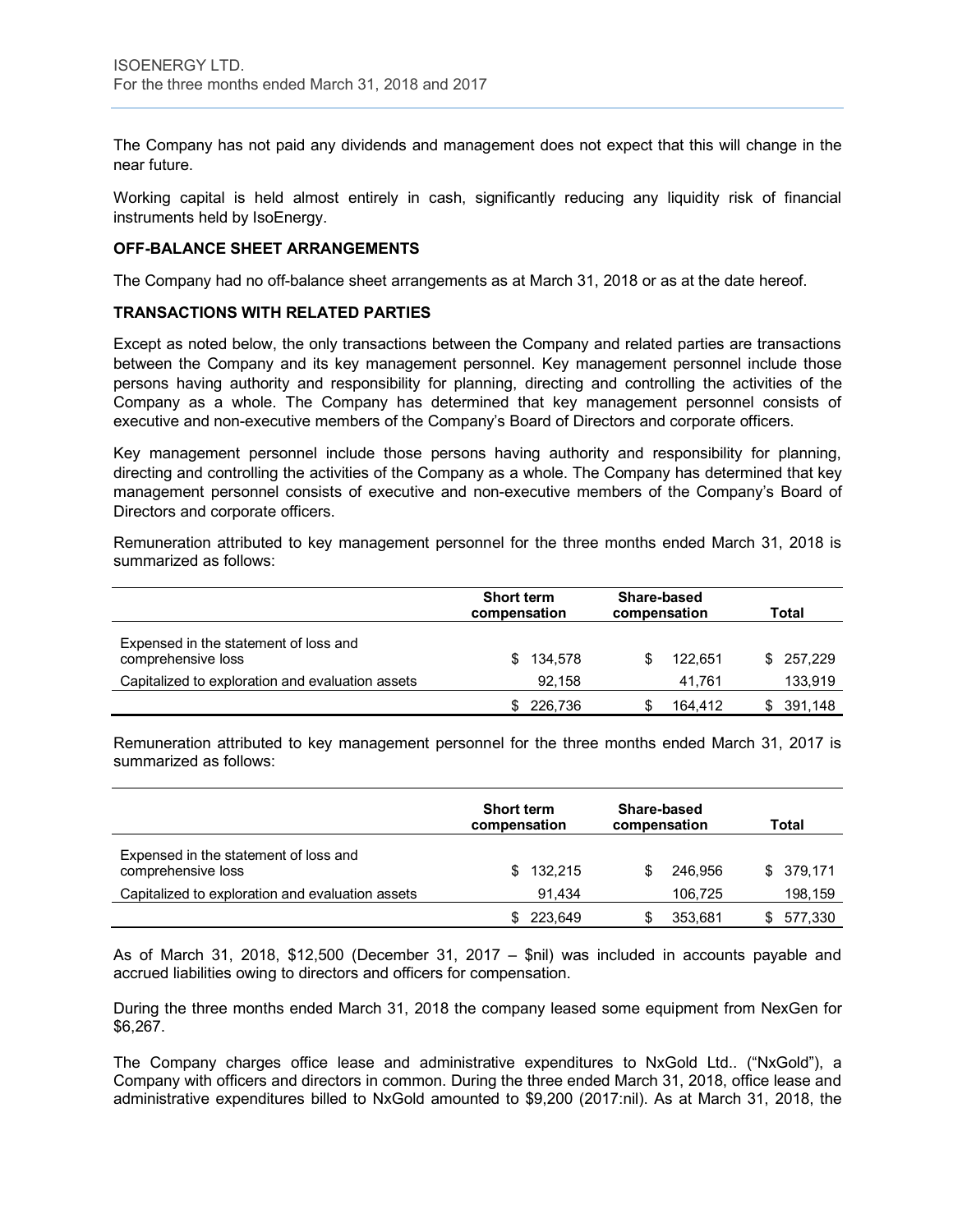Company was due \$9,200 from NxGold (December 31, 2017:nil).

# **OUTSTANDING SHARE DATA**

The authorized capital of IsoEnergy consists of an unlimited number of common shares. As of May 8, 2018, there were 54,191,068 common shares outstanding and 4,515,000 stock options outstanding, each entitling the holder to purchase one common share of IsoEnergy at the prices set forth below.

Stock options outstanding at May 8, 2018 together with the expiry date and exercise price thereof are set forth below:

|                   | Exercise price | Number of options | Exercise price per |                  |
|-------------------|----------------|-------------------|--------------------|------------------|
| Number of options | per option     | exercisable       | option             | Expiry date      |
| 3,675,000         | \$1.00         | 2.450.000         | \$1.00             | October 25, 2021 |
| 100.000           | \$1.00         | 100.000           | \$1.00             | October 24, 2021 |
| 250,000           | \$1.00         | 166.666           | \$1.00             | January 4, 2022  |
| 50.000            | \$1.00         | 16.666            | \$1.00             | May 25, 2022     |
| 440.000           | \$0.57         | 146.666           | \$0.57             | January 8, 2023  |
| 4.515.000         | \$0.96         | 2,879,998         | \$0.98             |                  |

# **CRITICAL ACCOUNTING ESTIMATES**

The preparation of the financial statements requires management to make judgments, estimates and assumptions that affect the reported amounts of assets, liabilities and contingent liabilities at the date of the financial statements and the reported amounts of revenues and expenses during the reporting period. Estimates and assumptions are continuously evaluated and are based on management's experience and other factors, including expectations of future events that are believed to be reasonable in the circumstances. Uncertainty about these judgments, estimates and assumptions could result in a material adjustment to the carrying amount of the asset or liability affected in future periods.

Information about significant areas of estimation uncertainty considered by management in preparing the Annual Financial Statements is as follows:

#### *i. Impairment*

At the end of each financial reporting period the carrying amounts of the Company's non-financial assets are reviewed to determine whether there is any indication that those assets have suffered an impairment loss or reversal of previous impairment. Where such an indication exists, the recoverable amount of the asset is estimated in order to determine the extent of the impairment, if any. With respect to exploration and evaluation assets, the Company is required to make estimates and judgments about the future events and circumstances and whether the carrying amount of intangible exploration assets exceeds its recoverable amount. Recoverability depends on various factors, including the discovery of economically recoverable reserves, the ability of the Company to obtain the necessary financing to complete development and upon future profitable production or proceeds from the disposition of the exploration and evaluation assets themselves. Additionally, there are numerous geological, economic, environmental and regulatory factors and uncertainties that could impact management's assessment as to the overall viability of its properties or its ability to generate future cash flows necessary to cover or exceed the carrying value of the Company's exploration and evaluation assets.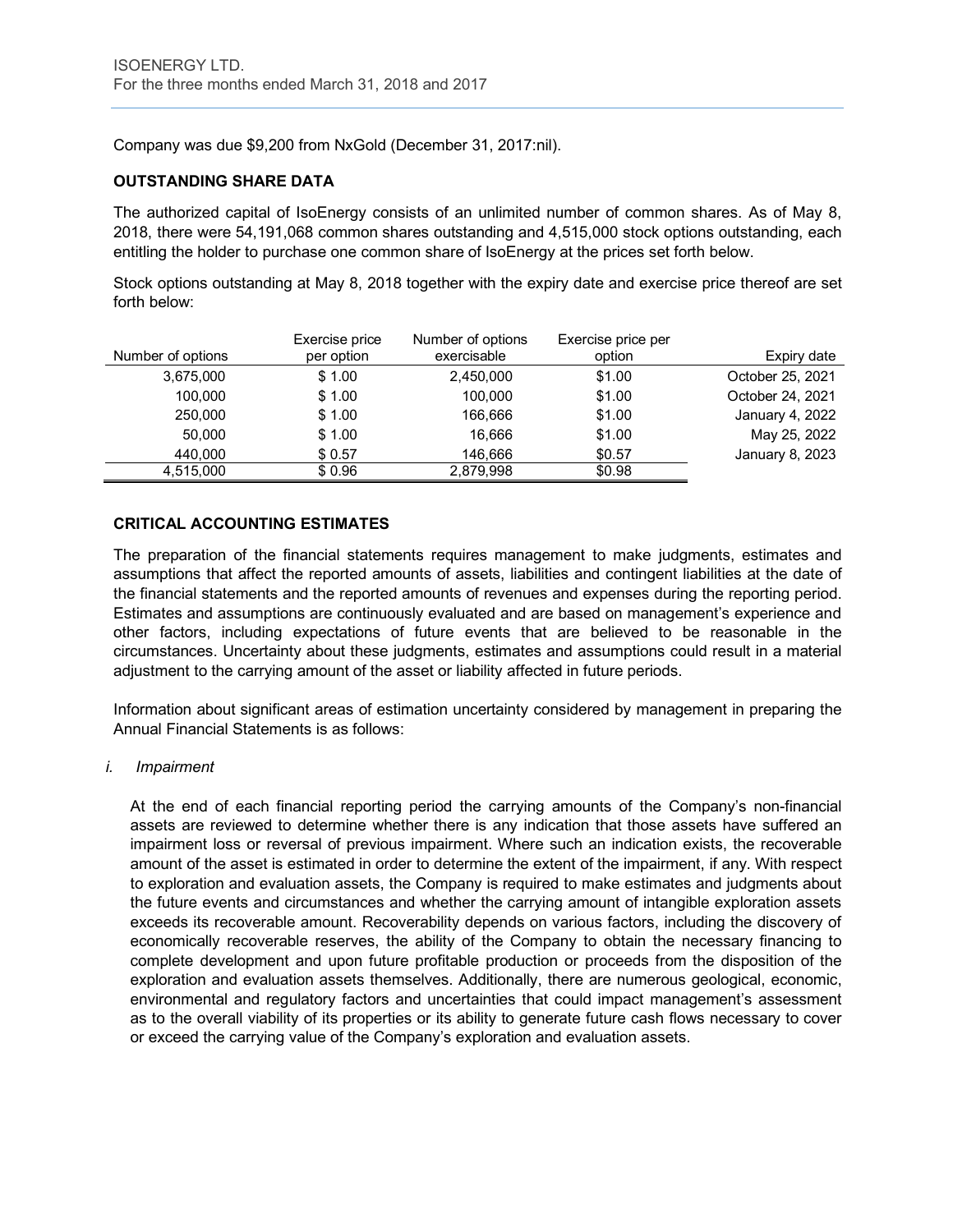# *ii. Share-based payments*

The Company uses the Black-Scholes option pricing model to determine the fair value of options in order to calculate share-based payment expenses. The Black-Scholes model involves six key inputs to determine fair value of an option: risk-free interest rate, exercise price, market price at date of issue, expected dividend yield, expected life, and expected volatility. Certain of the inputs are estimates that involve considerable judgment and are, or could be, affected by significant factors that are out of the Company's control. The Company is also required to estimate the future forfeiture rate of options based on historical information in its calculation of share-based payment expenses.

# **CHANGES IN ACCOUNTING POLICIES**

The accounting policies followed by the Company are set out in Note 4 to the audited financial statements for the year ended December 31, 2017 and have been consistently followed in preparation of these condensed consolidated interim financial statements except as noted below.

#### **New standards adopted:**

The Company reviewed certain new standards were issued by IAS board that are mandatory for accounting periods beginning on or after January 1, 2018. These standards are listed below and had no impact on the Company.

IFRS 9 – *Financial Instruments* is a new standard that replaced IAS 39 – *Financial Instruments:recognition and Measurement* for classification and measurement of financial instruments.

IFRS 2 – *Share-based payments* is an amended standard to clarify how to account for certain types of share-based payment transactions. The amendments provide for the effects of vesting and non-vesting conditions on the measurement of cash-settled share-based payments, share-based payment transactions with a net settlement feature for withholding tax obligations, and a modification to the terms and conditions of a share-based payment that changes the classification of the transaction from cash-settled to equity-settled.

#### **Future accounting pronouncements:**

The following standard has not been adopted by the Company and is being evaluated:

IFRS 16 – *Leases* is a new standard that will replace IAS 17 - *Leases* for the accounting and measurement of leases with a term of more than 12 months, effective for annual periods beginning on or after January 1, 2019. The Company does not expect the standard to have a material impact on its financial statements.

#### **CAPITAL MANAGEMENT**

The Company manages its capital structure and makes adjustments to it, based on the funds available to the Company, in order to support the acquisition, exploration and evaluation of assets. The Board does not impose quantitative return on capital criteria for management, but rather relies on the expertise of the Company's management to sustain the future development of the business.

In the management of capital, the Company considers all types of equity and is dependent on third party financing, whether through debt, equity, or other means. The properties in which the Company currently has an interest are in the exploration stage. As such the Company, has historically relied on the equity markets to fund its activities. The Company will continue to assess new properties and seek to acquire an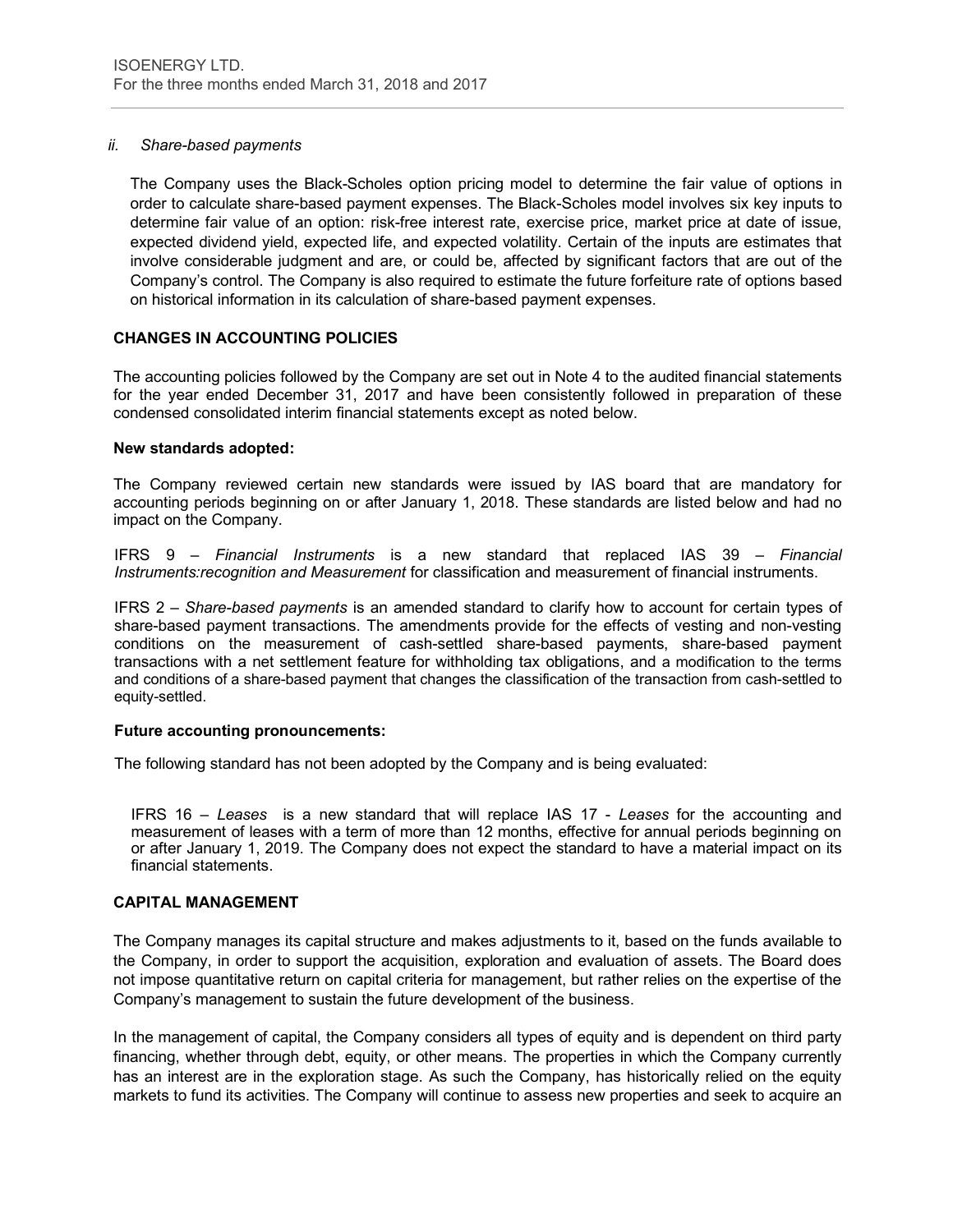interest in additional properties if it determines that there is sufficient geologic or economic potential and if it has adequate financial resources to do so.

Although the Company has been successful in raising funds to date, there is no assurance that the Company will be successful in obtaining required financing in the future or that such financing will be available on terms acceptable to the Company.

Management reviews its capital management approach on an ongoing basis and believes that this approach, given the relative size of the Company, is reasonable. The Company is not subject to externally imposed capital requirements. There were no changes in the Company's approach to capital management during the period.

# **FINANCIAL INSTRUMENTS**

The Company's financial instruments consist of cash, amounts receivable, accounts payable and accrued liabilities.

The fair values of the Company's financial instruments approximate their carrying value, due to their short-term maturities or liquidity. The Company's cash and amounts receivable are classified as loans and receivables and are initially recorded at fair value and subsequently at amortized cost with accrued interest recorded in accounts receivable.

# **Financial instrument risk exposure**

As at March 31, 2018, the Company's financial instrument risk exposure and impact thereof on the Company's financial instruments is summarized below:

#### (a) **Credit Risk**

Credit risk is the risk that one party to a financial instrument will fail to discharge an obligation and cause the other party to incur a financial loss. As at March 31, 2018, the Company has cash on deposit with a large Canadian bank. Credit risk is concentrated as a significant amount of the Company's cash and cash equivalents is held at one financial institution. Management believes the risk of loss to be remote. The Company's amounts receivable consists of input tax credits receivable from the Government of Canada and interest accrued on cash equivalents. Accordingly, the Company does not believe it is subject to significant credit risk.

#### (b) **Liquidity Risk**

Liquidity risk is the risk that an entity will encounter difficulty in raising funds to meet its obligations under financial instruments. The Company manages liquidity risk by maintaining sufficient cash balances. Liquidity requirements are managed based on expected cash flows to ensure that there is sufficient capital to meet short-term obligations. As at March 31, 2018, the Company had a working capital balance of \$1,820,114, including cash of \$1,850,161.

#### (c) **Market Risk**

Market risk is the risk of loss that may arise from changes in market factors such as interest rates, foreign exchange rates and commodity and equity prices.

#### (i) **Interest Rate Risk**

Interest rate risk is the risk that the future cash flows from a financial instrument will fluctuate due to changes in market interest rates. The Company holds its cash in bank accounts that earn variable interest rates. Due to the short-term nature of these financial instruments, fluctuations in market rates do not have a significant impact on the estimated fair value of the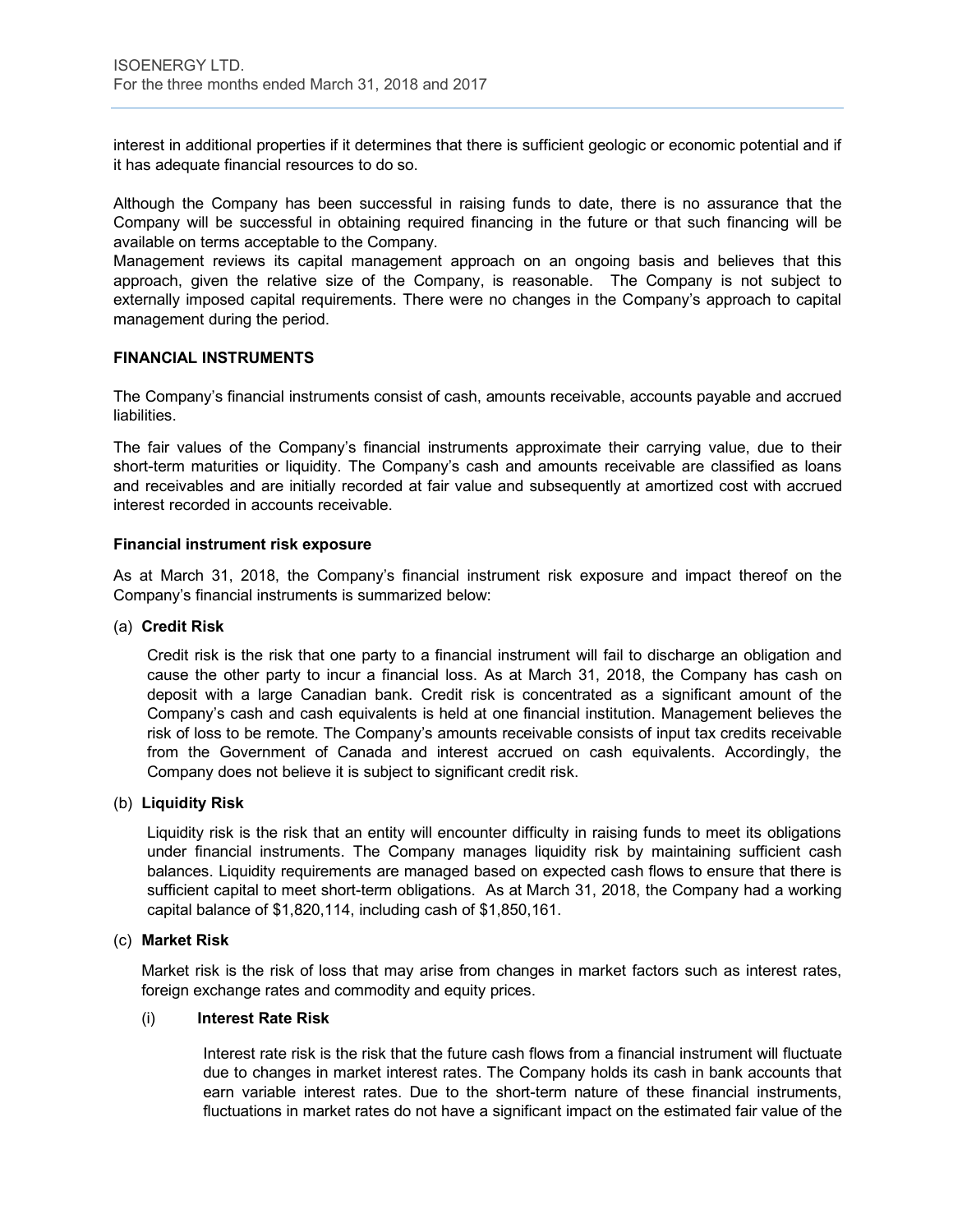Company's cash and cash equivalent balances as of March 31, 2018.

# (ii) **Foreign Currency Risk**

The functional currency of the Company is the Canadian dollar. Currency transaction risk and currency translation risk is the risk that fluctuations of the Canadian dollar in relation to other currencies may impact the fair value of financial assets, liabilities and operating results. As of March 31, 2018, the Company had no financial assets and liabilities that were subject to currency translation risk. The Company maintains a Canadian dollar bank account in Canada.

#### (iii) **Price Risk**

The Company is exposed to price risk with respect to commodity and equity prices. Equity price risk is defined as the potential adverse impact of movements in individual equity prices or general movements in the level of the stock market on the Company's financial performance. Commodity price risk is defined as the potential adverse impact of commodity price movements and volatilities on financial performance and economic value. Future declines in commodity prices may impact the valuation of long-lived assets. The Company closely monitors the commodity prices of uranium, individual equity movements, and the stock market.

# **RISK FACTORS**

The operations of the Company are speculative due to the high-risk nature of its business which is the exploration of mineral properties. For a comprehensive list of the risks and uncertainties facing the Company, please see "Risk Factors" in the Company's Annual Information Fomr for the period ended December 31, 2017 and the "Industry and Economic Factors that May Affect the Business" included above the the Overall Performance section of this MD&A. These are not the only risks and uncertainties that Iso faces. Additional risks and uncertainties not presently known to the Company or that the Company currently considers immaterial may also impair its business operations. These risk factors could materially affect the Company's future operating results and could cause actual events to differ materially from those described in forward-looking statements relating to the Company.

#### **SEGMENT INFORMATION**

The Company operates in one reportable segment, being the acquisition, exploration and development of uranium properties. All of the Company's non-current assets are located in Canada.

#### **ADDITIONAL DISCLOSURE FOR VENTURE ISSUERS WITHOUT SIGNIFICANT REVENUE**

Additional disclosure concerning IsoEnergy 's general and administrative expenses and exploration and evaluation expenses and assets is set forth above under "*Results of Operations*" and in the Company's statement of loss and comprehensive loss contained in its Interim Financial Statements for the three months ended March 31, 2018 and 2017, which is available on IsoEnergy 's website or on its profile at www.sedar.com.

# **NOTE REGARDING FORWARD-LOOKING INFORMATION**

*This MD&A contains "forward-looking statements" (also referred to as "forward-looking information")*  within the meaning of applicable Canadian securities legislation. All statements, other than statements of